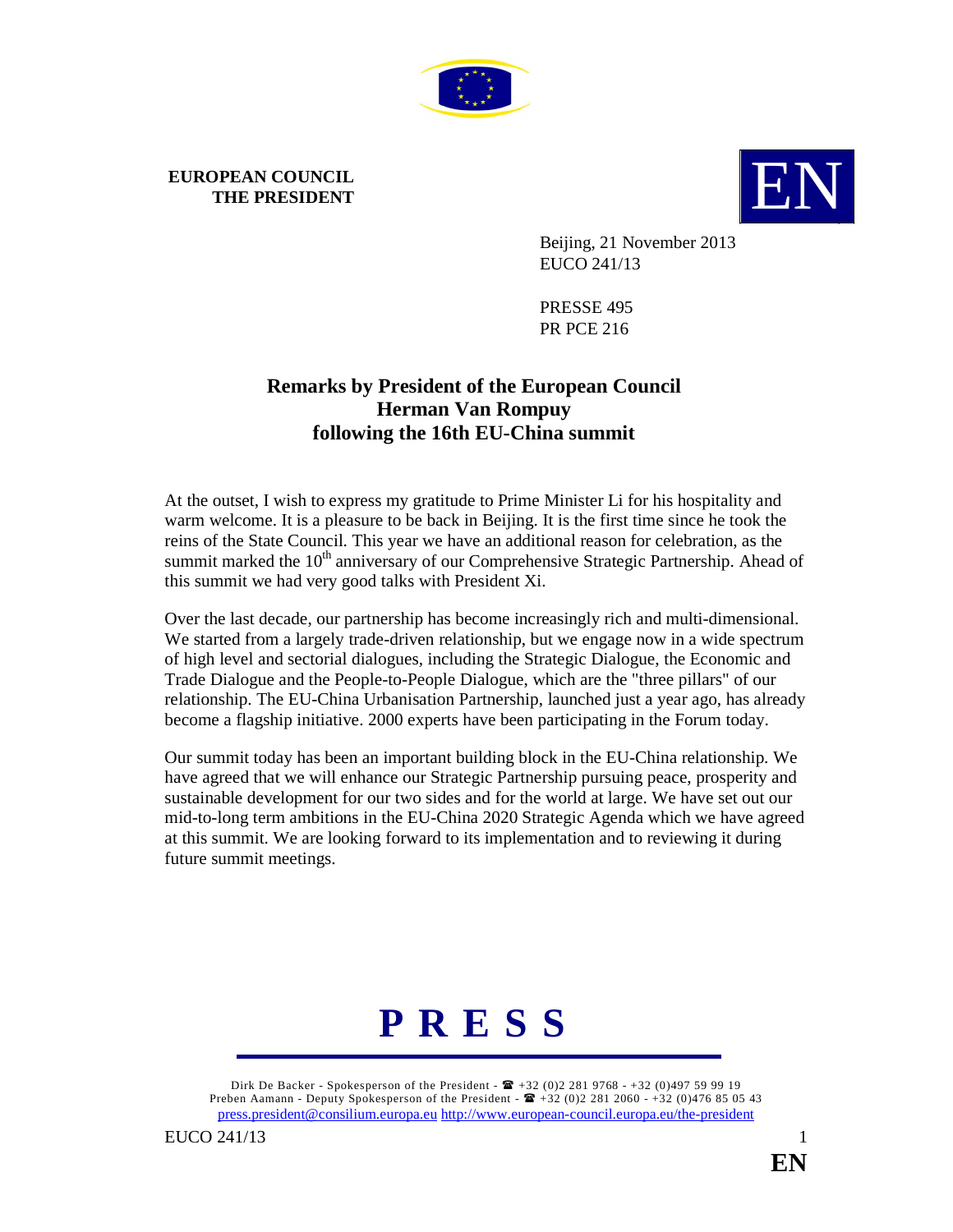We have naturally taken the opportunity of the summit to discuss the recent measures we have each taken to place our economies on sounder footings. I explained to the Prime Ministers our economic strategy in the eurozone and in the Union and how this approach is producing results. The existential threat to the eurozone is behind us. Growth and jobs will have positive figures in almost all countries in 2014 and 2015. We are deepening our EMU and bringing the banking union to completion in 2014. A lot of work is to be done but our efforts are paying off.

Green growth and innovation are at the centre of both our internal strategies, the EU 2020 Strategy and in the Chinese 12th Five-Year Plan and the decisions made by the Third Plenum. We have therefore agreed that green growth should become a key area of strategic and practical bilateral cooperation, and we have also launched, at the side of the summit, a new High Level Dialogue on Innovation Cooperation.

Trade and investment issues remain high on our agenda. We have made a substantial step forward today by launching negotiations on an investment agreement, covering both investment protection and market access. This will be the first stand-alone investment agreement since the new competencies were attributed to the Union. We also continued our discussion on how to promote and rebalance our trade relations further. There is much work to do, not least in making our systems work better together.

A level playing field, transparency, and confidence in the rule of law are essential on both sides for business to thrive. In this regard we recalled our interest in starting a new bilateral dialogue on the rule of law. We will be attending the 8th EU-China Business summit this afternoon to listen to the messages from and express our support to those on whose performance our economic future development rests.

A word on human rights. The protection of human rights and fundamental freedom is at the core of the existence of the EU itself and constitutes an important part of our exchange with all our partners. There is no doubt that through lifting millions of people from poverty China has made key contributions in this field. We also took good note of the decisions taken in the Third Plenum which we consider as an important progress in the field of the human rights.

We discussed today questions related to the protection of minorities and freedom of expression especially on defenders of human rights and I expressed our concerns. I expressed also our wish to work with China to improve our bilateral human rights dialogue and welcomed the visit to China of the EUSR for Human Rights, Mr Lambrinidis.

Among other foreign and security issues, I will share with Prime Minister Li our views on the situation in Syria and how this conflict is endangering peace and stability in the Middle East and has turned into a humanitarian tragedy. The EU is working hard to launch a negotiation process that will help in bringing a political solution. There is no military solution for this conflict. At the same time, through its humanitarian efforts (2 billion euro since 2011), it seeks to alleviate the living condition of millions of displaced and refugees that are seeing their lives shattered. Stopping violence is a priority. The success in addressing the destruction of chemical weapons has shown the effectiveness of UN Security Council action when it acts united. China from her position as a permanent member, has a key role to play in forging such agreements.